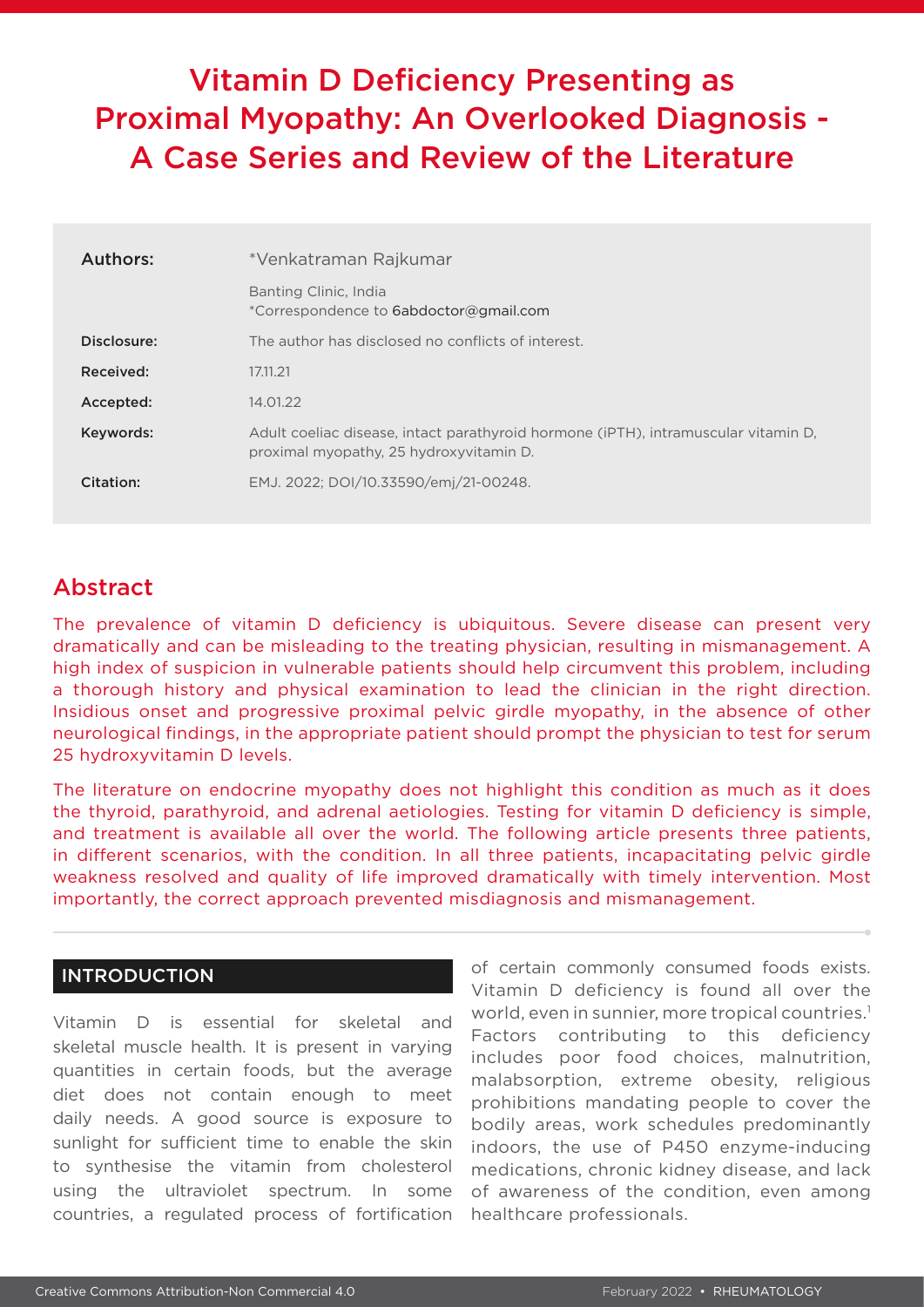To identify at-risk individuals, diet analysis, sun exposure time, and investigating malabsorption states are crucial. A growing number of patients developing multiple vitamin and mineral deficiencies after bariatric surgery bypasses are a recent addition.<sup>2</sup> Timely intervention can reduce morbidity and mortality to a great extent. Furthermore, prevention of this condition is most cost-effective.

Early on, clinically asymptomatic deficiency is common. As the disease progresses, bone pain, muscle aches, and muscle weakness sets in. During this phase, as a result of the non-specific nature of the symptoms, the diagnosis is often overlooked. As the condition progresses, patients may develop profound weakness in the proximal muscles of the pelvic girdle, which leads to difficulty in rising from a bed, chair, or climbing stairs. Patients may become bedridden and need multi-person assistance for their activities of daily living (ADL), compromising their quality of life. A high index of suspicion in patients presenting with pelvic girdle myopathy, in the absence of other neuromuscular findings, will lead to the correct diagnosis. This article illustrates three different case scenarios, all presenting with proximal myopathy and clinical confusion with other myopathic disorders or malignancies that can lead to disastrous consequences.

# CASE PRESENTATIONS

## Patient One

A 60-year-old female and entrepreneur of Indian descent presented with an inability to raise themselves from bed for 1 month. They had been bedridden and required the assistance of two people to perform their ADL. Their problem started 8 months earlier, with difficulty climbing stairs and became progressively worse, forcing them to shift their office to the ground level. There was no improvement after 2 months and they were finding it difficult to rise from their chair. The weakness progressed and they became bedridden. In addition, they experienced generalised pains in their muscles and bones that, at times, disturbed their sleep.

Their past medical history was significant for well-controlled hypertension, while their surgical and social history were not contributory. They had natural menopause 8 years ago and is not on hormone replacement. A review of systems was not contributory. One morning, they woke up with severe pain in their right hip and presented to an orthopaedic surgeon, fearing a fracture. The orthopaedist evaluated them and ordered X-rays, finding extreme osteopenia but no fractures. The patient had a raised serum alkaline phosphatase and low normal calcium and phosphate. A neurologist entertained a diagnosis of myopathy. The neurologist asked for an endocrinologist to see her.

The consultant noted that the patient had not received sunshine for almost a year. On examination, the consultant found the patient to be well-nourished without pallor. Their blood pressure was well controlled. Neurological examination was significant for the severe weakness of the muscles of the hip and lower back but otherwise did not reveal any abnormalities.

The endocrinologist ordered a serum of 25 hydroxyvitamin D (25[OH]D) and intact PTH (iPTH) levels. The former was less than 1.0 ng/mL and the latter was 488.0 pg/mL. A diagnosis of secondary hyperparathyroidism due to vitamin D deficiency was evident.

The patient received an intramuscular injection of vitamin D3 600,000 IU and calcium tablets of 1,000 mg elemental calcium per day. A nutritionist counselled them on increasing their dietary calcium. The patient started noticing an improvement in their strength. Gradually, they progressed to getting up from bed on their own. In 4 weeks, they walked without support into the endocrinologist's office. Subsequently, the 25(OH)D level was 38 ng/mL and iPTH was 166 pg/mL. they continued to receive oral vitamin D 1,000 IU daily and adequate dietary calcium.

# Patient Two

A 70-year-old male, a retired postal employee, presented with an inability to stand from their chair for 4 months. They were very active during employment and after retirement 10 years previous. They had no significant past medical, surgical, or social history. One year ago, the patient's partner became bedridden. Their partner had been diagnosed with breast cancer and widespread bony metastasis. The paitent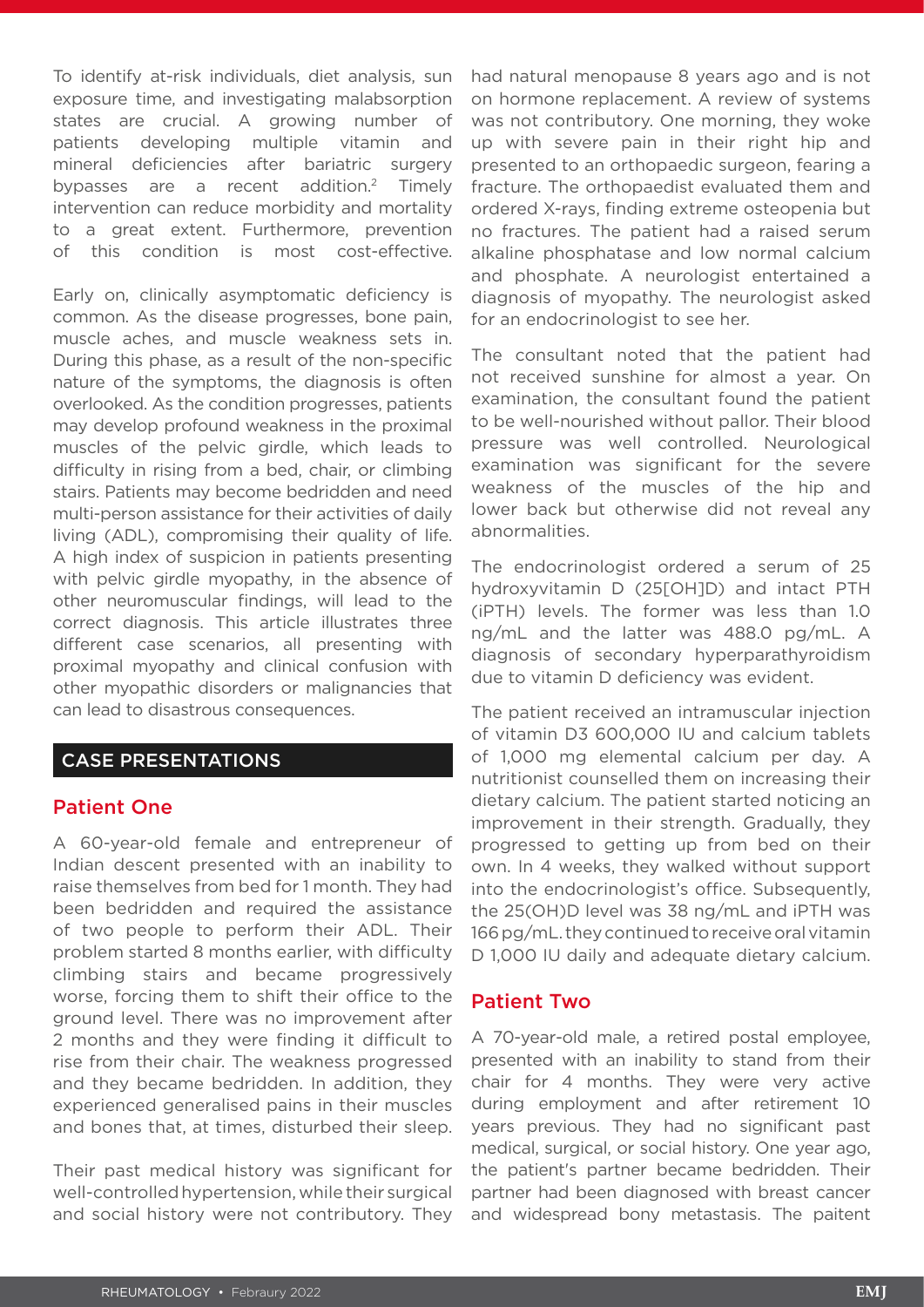spent most of their time indoors, caring for their partner. The patient paid little attention to themselves and became very depressed when their partner died 6 months before presentation. The patient's weakness prevented their selfcare. They also started getting severe bone pains and muscle aches. Fearing that they had an underlying malignancy, they approached their physician. The internist diagnosed grief but, under pressure from the patient, investigated their bone pains with a nuclear bone scan. The results were shocking: multiple symmetrical hot areas throughout the entire skeleton-rule out metastasis.

An oncologist evaluated the patient, found an enlarged prostate gland consistent with the patient's age but without nodules or induration. The serum prostate specific antigen levels were within limits and no other primary cancer was evident after extensive investigations. An endocrine consultation led to the diagnosis of vitamin D deficiency (serum levels of 25(OH)D and iPTH were 2.8 ng/mL and 366.0 ng/mL, respectively). The patient received an intramuscular injection of vitamin D 600,000 IU once as well as daily calcium supplements. They also received nutritional education for increasing calcium in their diet.

In 4 weeks, their weakness dramatically improved. They no longer found it difficult to get up from their chair. They ambulated without assistive devices and was able to perform all their ADLs. Four months later, a repeat nuclear bone scan showed that most of the hotspots had disappeared. It reassured the treating physicians that they had progressed in the right direction.

The repeat serum 25(OH) D and iPTH levels were 39 ng/mL and 144 pg/mL, respectively. They received 1,000 IU oral vitamin D daily as a maintenance dose and was encouraged to consume calcium-rich foods. After all, the patient did not have malignancy.

# Patient Three

A 36-year-old female software professional, with a history of autoimmune hypothyroidism on levothyroxine 100 mcg daily presented with multiple problems. A year previously, the patient received an out-of-turn promotion for their excellent work performance and assigned to a

country where food items were fortified with all vitamins and minerals.

At that time, they noticed muscle aches, fatigue, migraine-like headaches, recurrent painful mouth ulcers, upper respiratory allergies, wheezing, and disturbed sleep. Soon, their menstrual periods started becoming irregular but there was no menorrhagia or clots. Their headaches became more frequent, and their respiratory complaints worsened. They became intolerant to dairy products, with abdominal bloating, cramps, and increased stool frequency. Unsteadiness upon standing with eyes open and closed followed. They started having increasing weakness in their hips and rising from their chair was an ordeal.

The patient's physician had treated them symptomatically for their ailments, without much relief. They met with several specialists, underwent many investigations, and received multiple diagnoses without avail. They presented to a new physician for a fresh look at their problems, who found them adequately nourished without pallor or clinically euthyroid, but significantly anxious and depressed. Neurological examination was positive for the weakness of the muscles of the hip and lower back and mild ataxia.

The new physician reviewed the patient's latest test results and found a normal serum thyroidstimulating hormone level, an elevated red cell distribution width in their haemogram, and a high alkaline phosphatase but normal transaminases. The physician ordered iron studies and 25(OH) D. The results were consistent with non-anaemic iron deficiency (low iron, high iron-binding capacity, and decreased ferritin but with normal haemoglobin) and secondary hyperparathyroidism due to vitamin D deficiency (25[OH]D: 8.8 ng/mL; iPTH: 266 pg/mL).

The deficiencies of iron and vitamin D, with an adequate diet with fortified foods, pointed to gastrointestinal malabsorption. This, in addition to the multiorgan symptomatology, was suggestive of adult coeliac disease. The patient tested positive for serum IgA anti-transglutaminase antibodies, with normal total IgA levels. Since the patient declined an endoscopic duodenal or jejunal mucosal biopsy, histological confirmation was not possible. However, they agreed to try a gluten-free diet. they received oral iron and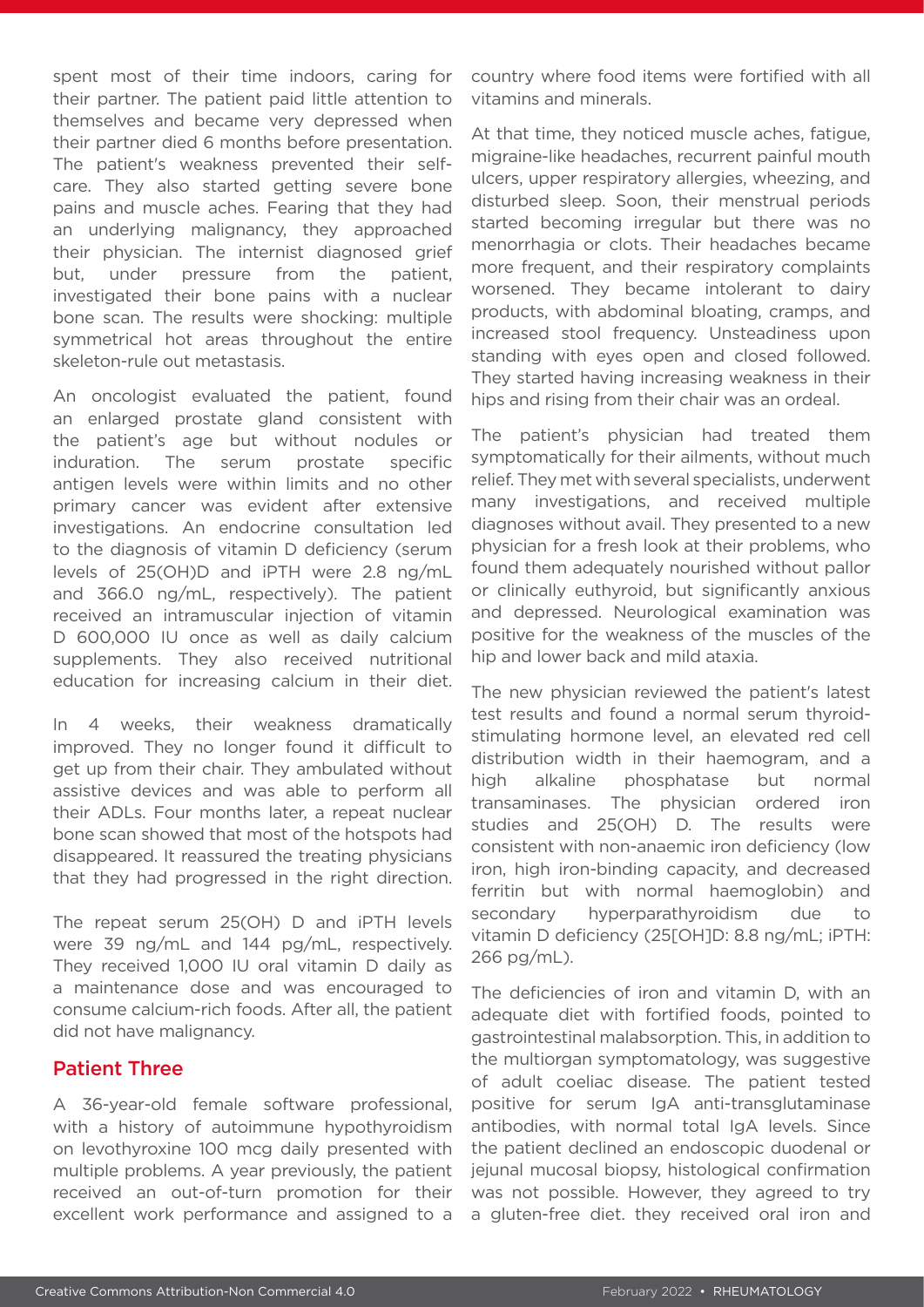vitamin D (600,000 IU orally once weekly for 8 weeks as initial treatment) and oral calcium supplements. The inability to tolerate dairy products was overcome by adding lactic acid bacillus tablets with each exchange of dairy.

In 4 weeks, the patient was able to get up from the chair without difficulty and most of their other complaints abated and they resumed their work without interruption On follow-up, they required 4,000 IU of vitamin D daily to maintain serum 25(OH)D (34 ng/mL) and iPTH levels (41 pg/mL) in the normal range.

# **DISCUSSION**

# Methods of Obtaining Vitamin D

The Vitamin D is available to the body from two sources. They are the skin and the gastrointestinal tract.

## The skin

The skin has the machinery to synthesise vitamin D from cholesterol using the ultraviolet (UV) spectrum (UV: 290–315 nm

#### Table 1: Impediments to vitamin D synthesis in the skin.

| Condition                     | Comments                                                      |
|-------------------------------|---------------------------------------------------------------|
| Ageing                        | Decreased efficiency of synthetic machinery                   |
| High latitudes                | Less UV radiation                                             |
| Times other than midday       | Suboptimal UV rays                                            |
| Sunscreens                    | Even lowest potency products filter UV rays                   |
| Photosensitivity              | Sunlight avoidance                                            |
| Fear/risk of skin cancer      | Sunlight avoidance                                            |
| Religious prohibitions        | Decreased body surface areas exposed to the sun               |
| Cloud cover                   | Clouds filter UV rays                                         |
| Glass windows                 | Glass filters UV rays; however, they do let in light and heat |
| Homebound or indoor workplace | Avoidance of sun exposure                                     |

UV: ultraviolet.

#### Table 2: Vulnerable groups for vitamin D deficiency.

| Condition                         | Comments                                                                     |
|-----------------------------------|------------------------------------------------------------------------------|
| Ageing                            | Decreased active vitamin D synthesis and intestinal resistance               |
| <b>Bedridden</b>                  | Accompanying poor nutritional states                                         |
| Institutionalisation              | Multiple factors                                                             |
| Pregnancy                         | Increased demand                                                             |
| Lactation                         | Increased demand                                                             |
| Infants and growing children      | Increased demand                                                             |
| Obesity                           | Increased segregation of vitamin D in adipocytes and decreased availability  |
| <b>CKD</b>                        | Decreased active vitamin D synthesis                                         |
| Therapy with p450 enzyme inducers | Increased catabolism of vitamin D                                            |
| Malabsorption states              | Coeliac disease; small intestinal bacterial overgrowth; short bowel due to   |
|                                   | disease or surgery; inflammatory bowel diseases; bariatric bypass procedures |

CKD: chronic kidney disease.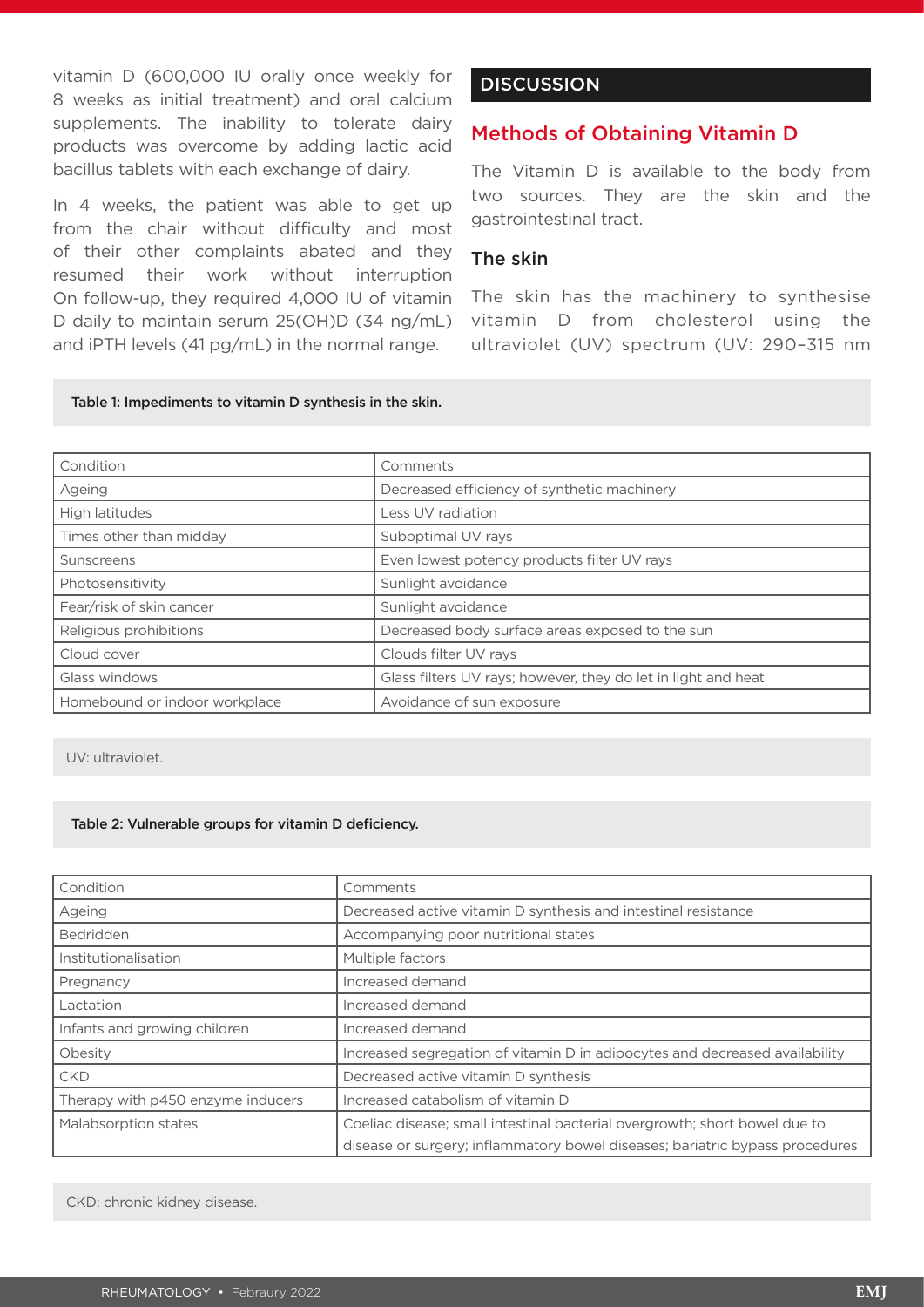wavelength) of sunlight. The ideal time for sun exposure is midday, when the maximum absorption of UV rays occurs. It is true not only in temperate zones but also in the tropics. The minimal erythemal dose to produce sufficient vitamin D synthesis will depend on the total area and time of skin exposed.3 Excess vitamin D synthesised in the skin is metabolised to inactive compounds. Hence, toxicity never occurs by overexposure to sunlight.

Table 1 lists impediments to vitamin D synthesis in the skin.

## The gastrointestinal tract

Some foods, like eggs and fatty fish, contain vitamin D. The liver contains large amounts. However, the average human diet does not meet the daily requirements of vitamin D. Hence, if sunlight exposure is not adequate, supplementation is necessary. It is especially true for vulnerable groups (Table 2). Patients who have had bariatric bypass surgery will require a much higher dose of oral supplemental vitamin D. Absorption occurs in the duodenum and upper jejunum. It is protein-mediated at low concentrations as in the diet, and by unregulated passive diffusion at higher concentrations as in pharmacologic dosing.4

# Metabolism of Vitamin D

Both sources of vitamin D are bound to the vitamin D binding protein and is transported to the liver. The next step is 25 hydroxylation in the liver. The

final step is 1 hydroxylation in the proximal tubular cells of the kidney. The resultant 1,25 dihydroxy vitamin D (1,25[OH]2D) is an active hormone that binds to the vitamin D receptors (VDR) in many tissues and exerts its actions. Unfortunately, 24 hydroxylation leads to inactivation of both 25(OH) D and 1,25(OH)2D. The formation of 1,25(OH)2D is catalysed by the enzyme 1-alphahydroxylase, enhanced by PTH. Older adults have decreased 1-alphahydroxylase activity due to diminished renal mass. In the intestinal epithelium, 1,25(OH)2D binds to VDRs and increases calcium-binding protein synthesis, which aids calcium absorption.

# Latest Research Revealed

Adequate vitamin D maintains the (VDR) density in skeletal muscles and, thereby, the number and function of Type 2 fast-twitching skeletal muscle fibres. In addition, through genomic and non-genomic mechanisms, it reduces both inflammatory cytokine induced skeletal muscle damage and intramuscular adiposity by preferential differentiation of common stem cells into myoblasts instead of adipocytes. Therefore, deficiency of vitamin D results is muscle weakness and decreased reaction speed and strength to sudden postural changes and falls are the result. Recent evidence implicates a role of vitamin D in skeletal muscle repair and regeneration.<sup>5,6</sup>

# Double Jeopardy in Older Adults

Older adults are particularly prone to the ill effects of vitamin D deficiency, due to poor synthesis in

| Table 3: Comparison of the clinical characteristics of three patients with severe vitamin D deficiency. |  |  |  |
|---------------------------------------------------------------------------------------------------------|--|--|--|
|                                                                                                         |  |  |  |

| Patient characteristics     | Patient One    | Patient Two    | Patient Three  |
|-----------------------------|----------------|----------------|----------------|
| Age (years)                 | 60             | 70             | 36             |
| Gender                      | Female         | Male           | Female         |
| Past sun exposure           | None in 1 year | None in 1 year | None in 1 year |
| Food fortification          | <b>No</b>      | <b>No</b>      | Yes            |
| Proximal myopathy           | $++++$         | $+++$          | $++$           |
| Serum alkaline phosphatase* | 747            | 866            | 353            |
| Serum creatine kinase       | Normal         | Normal         | Normal         |
| Serum ALT and AST           | Normal         | Normal         | Normal         |
|                             |                |                |                |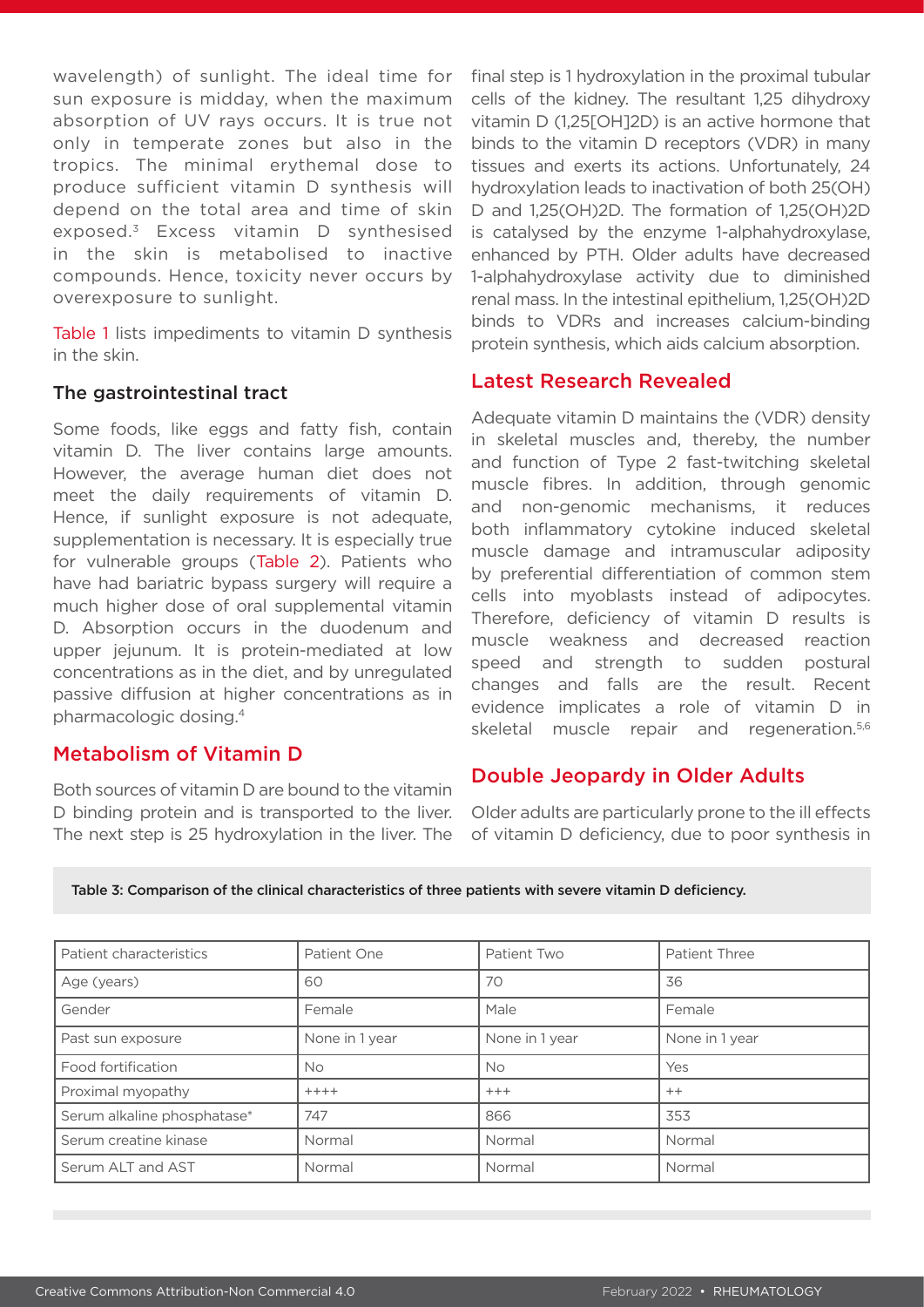#### Table 3 continued.

| Patient characteristics                         | Patient One                         | Patient Two                         | Patient Three                                                                                                                                                                       |
|-------------------------------------------------|-------------------------------------|-------------------------------------|-------------------------------------------------------------------------------------------------------------------------------------------------------------------------------------|
| Pre-treatment 25(OH)D (ng/mL)                   | 1                                   | 2.8                                 | 8.8                                                                                                                                                                                 |
| Pre-treatment iPTH (pg/mL) <sup>+</sup>         | 488                                 | 366                                 | 266                                                                                                                                                                                 |
| Post-treatment 25(OH)D (ng/mL)                  | 38                                  | 39                                  | 34                                                                                                                                                                                  |
| Post-treatment iPTH (pg/mL) <sup>+</sup>        | 166                                 | 144                                 | 41                                                                                                                                                                                  |
| Initial vitamin D treatment<br>modality         | IM injection 600,000 IU<br>once     | IM injection 600,000 IU<br>once     | Oral vitamin D sachet<br>600,000 IU, once weekly for<br>8 consecutive weeks                                                                                                         |
| Maintenance requirements for<br>vitamin D       | 1,000 IU orally daily               | 1,000 IU orally daily               | 4,000 IU orally daily                                                                                                                                                               |
| Initial diagnoses                               | Myopathy                            | Bony metastasis, Primary<br>unknown | Multiple diagnoses:<br>migraine headaches; upper<br>respiratory allergy; bronchial<br>asthma; aphthous ulcers;<br>irritable bowel syndrome;<br>anxiety; depression;<br>fibromyalgia |
| Final diagnosis                                 | Nutritional vitamin D<br>deficiency | Nutritional vitamin D<br>deficiency | Adult coeliac disease                                                                                                                                                               |
| Recovery of proximal myopathy<br>with treatment | Complete                            | Complete                            | Complete                                                                                                                                                                            |

\*Normal range for serum alkaline phosphatase: 50–150 U/L.

†Normal range for iPTH: 10–65 pg/mL.

25(OH)D: 25 hydroxyvitamin D; ALT: alanine transaminase; AST: aspartate aminotransferase; IM: intramuscular; iPTH: intact parathyroid hormone.

the skin, diminished 1-alphahydroxylase activity, and resistance to the action of 1,25(OH)2D in the intestines. A low bone mass and skeletal muscle weakness of ageing are worsened by a concomitant vitamin D deficiency. Studies of treatment in institutionalised older adults with severe vitamin D deficiency have conclusively shown a reduced incidence of falls and fractures.

# Clinical Course of Vitamin D Deficiency

Mild deficiency may be asymptomatic. The deficiency is overlooked initially due to the non-specific nature of the symptoms. As the disease progresses, patients may complain of symptoms like muscle pains, fatigue, and weakness. Bone pains occur due to osteomalacia. Later on, severe muscular weakness is a hallmark condition, with a predilection to the proximal musculature of the hip region. The reason for

this is unclear. The ensuing weakness may lead to falls and fractures, or the patient may become immobile due to muscle weakness as mentioned earlier. Severe localised pain in one or more bones may be due to an incomplete fracture identified on X-rays as Looser's zones.

# The clinical course in context

See Table 3 for a comparison of the clinical characteristics of the three patients.

Whenever a patient presents with proximal myopathy, it is imperative to consider many conditions in the differential diagnosis. This is dictated by the clinical presentations. The age at initial presentation did not favour hereditary myopathies. The absence of drugs such as statins, corticosteroids, and retroviral drugs excluded drug-induced myopathy. Clinical features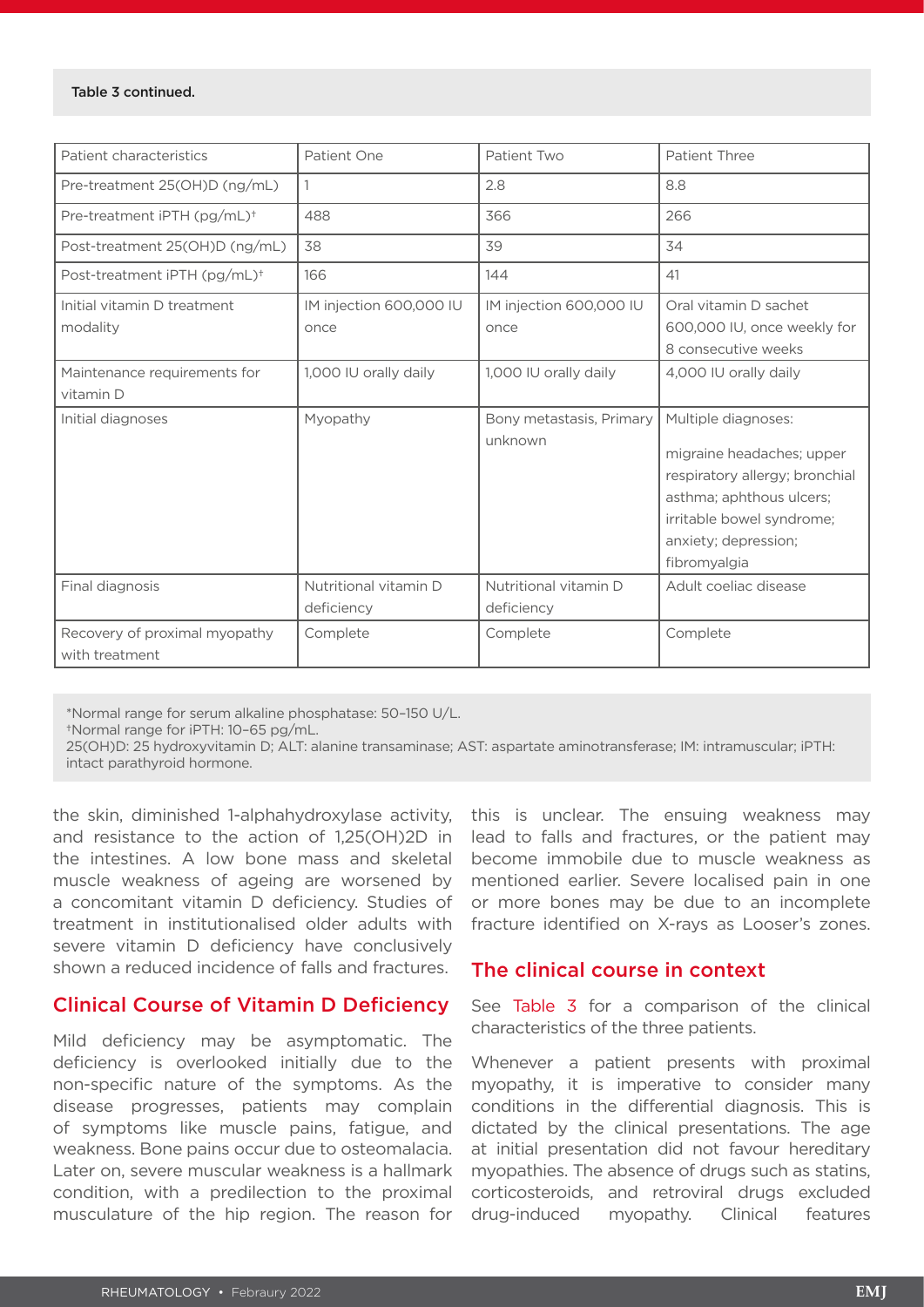suggesting exposure to infective agents or toxins were also absent in all three patients. Also, features of connective tissue diseases like systemic lupus erythematosus, dermatomyositis or polymyositis, and inclusion body myositis were absent in all three patients. An extensive search did not reveal a malignancy in Patient Two. Clinically there were no suggestions of hypo- and hyperthyroidism, Cushing's disease, or acromegaly to pursue these conditions by appropriate investigations. Conditions that caused both proximal and distal myopathies, either simultaneously or sequentially, were also excluded as only the hip muscles were affected. For similar reasons, diseases affecting oculofacial and pharyngeal musculature and conditions that cause combined motor and sensory pathologies were not entertained.

All three patients did not have pre-treatment sun exposure and severe muscle weakness was a feature in all of them. This led to misdiagnosis as myopathy in the first patient who also had features of bone loss on X-rays.

## Bone pain does not warrant a bone scan

Indiscriminate use of a nuclear bone scan to investigate bone pains can lead to the erroneous diagnosis of metastatic malignancy, as noticed in Patient Two. The hotspots observed were areas of bone lysis by the elevated PTH of secondary hyperparathyroidism that disappeared after treatment, which was confirmed by a subsequent scan.

## Think adult coeliac disease

The third patient had a complex presentation, challenging even the most astute clinician. Features of a multi-system involvement, predominantly outside the gastrointestinal system, have been described in adult atypical coeliac disease. This patient had a history of autoimmune hypothyroidism, which has known associations with coeliac disease. In addition, biochemical evidence of iron deficiency in the absence of blood loss, along with vitamin D deficiency despite consuming fortified foods strengthened the probability of adult atypical coeliac disease in this patient. For a detailed description of adult coeliac disease, the reader is directed to the cited reference. $<sup>7</sup>$  This young</sup> patient also had a secondary lactose intolerance that responded to lactic acid bacillus given orally. It supplies the deficient galactosidase

enzyme to aid in lactose digestion and allows the patient to tolerate dairy products with the benefit of obtaining natural calcium.

# Bariatric surgical patients: a special group

Vitamin D deficiency is an established complication of obesity and its treatment, namely bariatric surgery. The induced malabsorption may require a high maintenance dose of vitamin D and this may not be cost-effective during long-term therapy.<sup>8</sup> However, the Endocrine Society guidelines only mention the oral formulation.

# Parenteral vitamin D: some food for thought

Intramuscular (IM) injections of vitamin D are an alternative when very high oral doses are required to maintain the 25(OH)D within the normal range. There are minimal or no side effects but paucity of adequate data to exclude complications such as hypercalciuria indicate that randomised controlled trials are needed to support or refute IM vitamin D for treatment. A small study from Australia reported the safety of IM vitamin D.9 The first two patients described received injections as initial treatment because high dose oral preparations were locally unavailable at that time. Subsequently, they received smaller oral maintenance doses and responded well. The third patient presented when high-dose oral formulations became available and, although suffering from malabsorption, responded well albeit needing a higher dose.

# Dosing regimen

Another issue is whether to choose a daily, weekly, or once monthly regimen for maintenance. All three regimens are effective and, the choice depends on patient characteristics (compliance issues) and provider preferences.10

## Vitamin D2 or D3? What is the difference?

Two formulations of vitamin D are available. Vitamin D2 (ergocalciferol) is from plants and Vitamin D3 (cholecalciferol) is from animal sources. Again, the choice of which compound to use will depend on patient preferences (whether they are vegan or vegetarian) or provider choices. The Endocrine Society considers them equipotential but